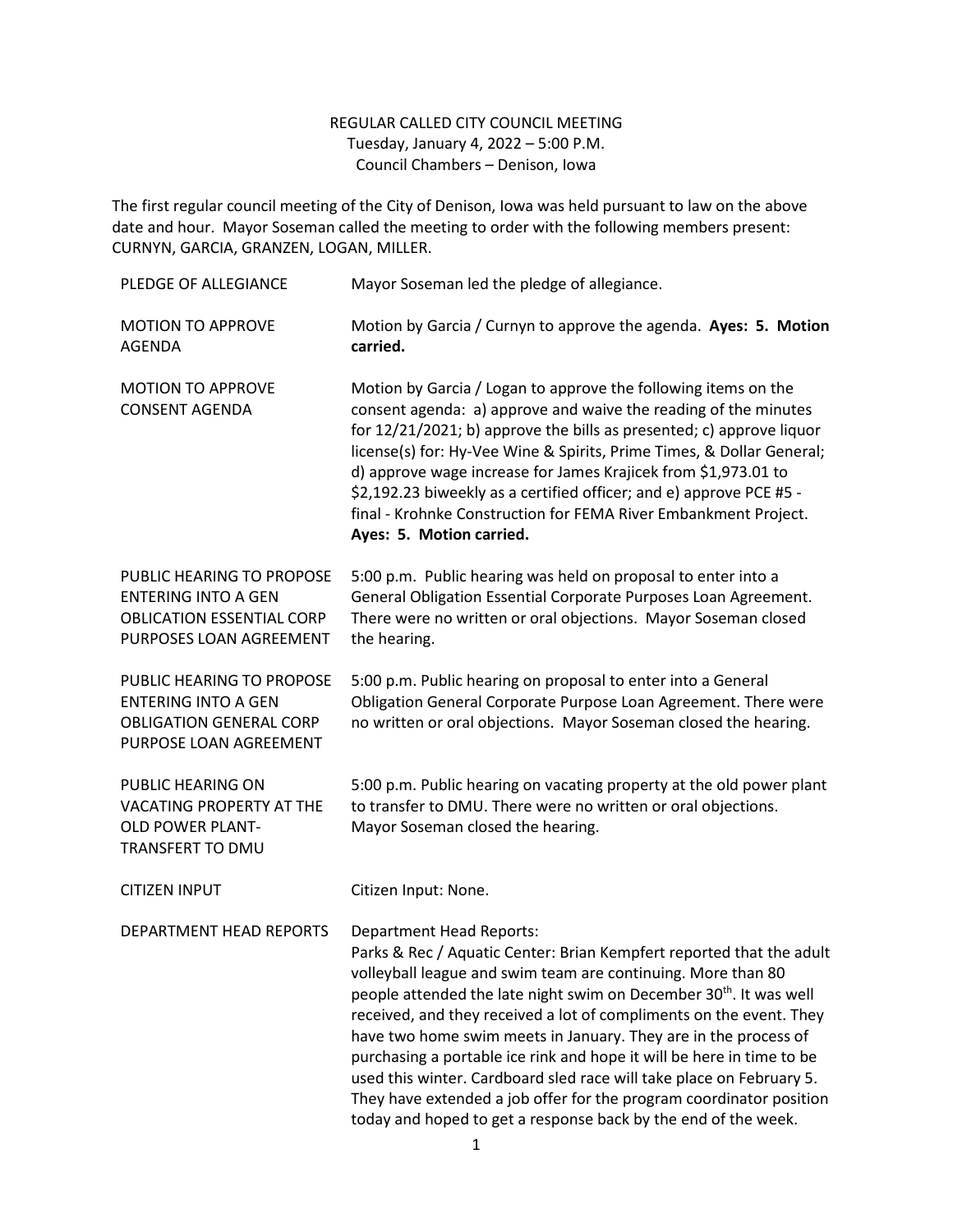| DEPARTMENT HEAD REPORTS,<br>Continued.                                                                             | Public Works: Mike Vogt reported that they have been cutting trees<br>and grinding stumps. They had two late concrete projects, one at the<br>South Main bridge and another at the Avenue C HFI LMI home. They<br>are taking the cold patch trailer out to fill potholes when they can.<br>They've only had one minor snow event so far this season.                                                                                                                                                                                                                                     |
|--------------------------------------------------------------------------------------------------------------------|------------------------------------------------------------------------------------------------------------------------------------------------------------------------------------------------------------------------------------------------------------------------------------------------------------------------------------------------------------------------------------------------------------------------------------------------------------------------------------------------------------------------------------------------------------------------------------------|
|                                                                                                                    | Library: Monica Walley distributed the January program guide. She<br>reported that the reading room usage has been increasing. The new<br>library website is now live; she encouraged people to check it out<br>using the same address as before. The library is now fully open,<br>meaning that everything they offer available for people to use. They<br>are applying for a grant to digitize more newspapers with the Omaha<br>Foundation.                                                                                                                                           |
|                                                                                                                    | Police Department: Peters reported the department went through<br>training on December 14 <sup>th</sup> that included blood borne pathogens and<br>hazardous communications. They also talked about recent lowa<br>Supreme Court decisions with the county attorney's office. On<br>December 17 <sup>th</sup> , James Krajicek graduated from basic law<br>enforcement academy. The Christmas Crusade, with the help of the<br>Bradley family, served 219 children in 52 families. Yovan Cardenas<br>spearheaded the program this year. Tristan Winey started academy<br>training today. |
| <b>MOTION TO REAPPOINT</b><br>NANCY BRADLEY TO THE DMU<br><b>BOARD</b>                                             | Motion by Miller / Granzen to reappoint Nancy Bradley to the DMU<br>Board. Ayes: 5. Motion carried.                                                                                                                                                                                                                                                                                                                                                                                                                                                                                      |
| <b>MOTION TO APPROVE</b><br><b>CONTRACT WITH IOWA</b><br><b>NEGOTIATION SERVICES</b>                               | Motion by Granzen / Garcia to approve the contract with lowa<br>Negotiation Services, LLC., dba Iowa Negotiation & Consulting<br>Services in the amount of \$750 per month that does not include<br>union negotiations, and possibly after the first year adding the \$100<br>per month for union negotiations for a total of \$850 per month.<br>Ayes: 4. Nay: Miller. Motion carried. Council requested that the<br>contract review be put on the agenda for the first meeting in<br>November.                                                                                         |
| <b>MOTION TO APPROVE</b><br>RESOLUTION #2022-1<br><b>ESPRESSING INTENT TO ENTER</b><br><b>INTO LOAN AGREEMENTS</b> | Motion by Garcia / Granzen to approve Resolution #2022-1<br>Expressing intent to enter into General Obligation Essential<br>Corporate Purposes Loan Agreement and General Obligation<br>General Corporate Purpose Loan Agreement and approving<br>Preliminary Official Statement. Ayes: 5. Motion carried.                                                                                                                                                                                                                                                                               |
| <b>MOTION TO APPROVE</b><br>RESOLUTION #2022-2 TO<br><b>EXECUTE AND DELIVER QUIT</b><br>CLAIM DEED TO DMU          | Motion by Miller / Garcia to approve the Resolution #2022-2 to<br>execute and deliver quit claim deed to DMU for old power plant.<br>Ayes: 5. Motion carried.                                                                                                                                                                                                                                                                                                                                                                                                                            |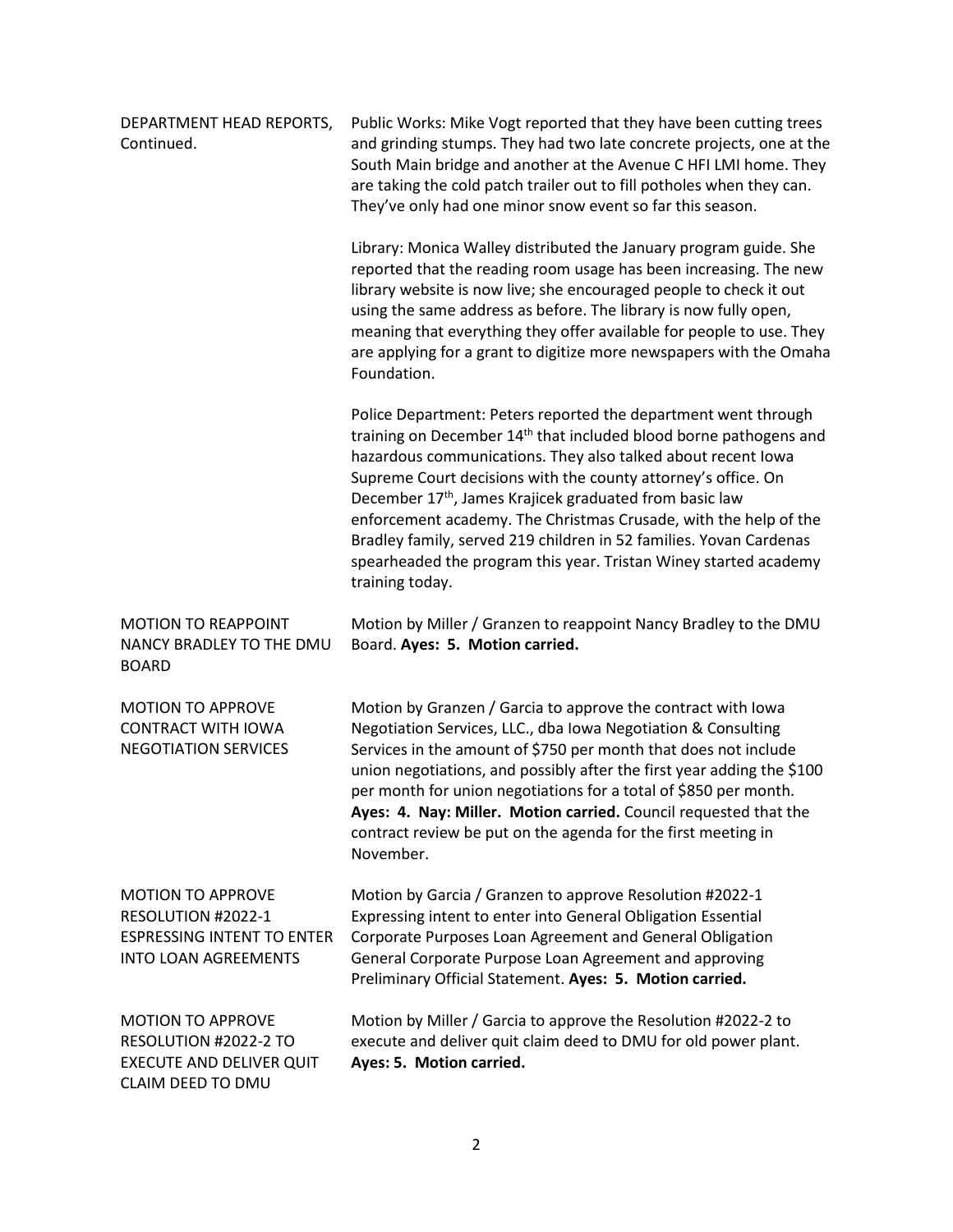| <b>MOTION TO APPROVE</b><br>RESOLUTION #2022-3 SETTING<br>PUBLIC HEARING FOR FY 21-22<br><b>BUDGET AMENDMENT</b>                                   | Motion by Garcia / Curnyn to approve Resolution #2022-3 setting<br>public hearing for January 18, 2022, at 5:00 p.m. for budget<br>amendment for FY 21-22. Ayes: 5. Motion carried.                                                                                                                                                                                                                                                                                          |
|----------------------------------------------------------------------------------------------------------------------------------------------------|------------------------------------------------------------------------------------------------------------------------------------------------------------------------------------------------------------------------------------------------------------------------------------------------------------------------------------------------------------------------------------------------------------------------------------------------------------------------------|
| <b>MOTION TO APPROVE</b><br>RESOLUTION #2022-4 -POLICY<br><b>FOR REQUESTS FOR</b><br><b>INFORMATION</b>                                            | Motion by Logan / Granzen to approve Resolution #2022-4<br>establishing policy regarding requests for information, changing the<br>billing amount in the policy under 6E to \$19.00 per hour for city<br>staff. Ayes: 5. Motion carried.                                                                                                                                                                                                                                     |
| <b>MOTION TO APPROVE</b><br><b>CHANGE OF MILEAGE</b><br>REIMBURSEMENT POLICY                                                                       | Motion by Garcia / Logan to approve mileage reimbursement policy,<br>stating the mileage reimbursement is 58.5 cents per mile for<br>calendar year 2022, beginning January 1, 2022. Ayes: 5. Motion<br>carried.                                                                                                                                                                                                                                                              |
| <b>MOTION TO APPROVE</b><br>AMMENDMENT TO THE<br>PROCUREMENT POLICY                                                                                | Motion by Logan / Miller to approve the amendment to the<br>procurement policy changing the limit to \$6,000, which matches the<br>State of Iowa limit; requiring city staff to contact all contractors by<br>email when bids or quotes are required; and adding emergency<br>purchases by department heads to the list of exceptions approved<br>by the City Manager. Ayes: 5. Motion carried. Council directed staff<br>to research text/email/call notification services. |
| <b>MOTION TO APPROVE</b><br><b>ECONOMIC DEVELOP ASSIST</b><br><b>CONTRACT FOR MONOGRAM</b><br><b>FOODS</b>                                         | Motion by Garcia / Curnyn to approve the Economic Development<br>Assistance Contract for Monogram Food Solutions, LLC. Ayes: 5.<br><b>Motion carried.</b>                                                                                                                                                                                                                                                                                                                    |
| <b>MOTION TO APPROVE</b><br>PURCHASE AND TRADE-IN OF<br><b>VEHICLE</b>                                                                             | Motion by Garcia / Logan to approve purchase of 2019 Ford Edge<br>and trade in the 2010 Chevy Equinox for a net purchase price of<br>\$22,500. Ayes: 5. Motion carried.                                                                                                                                                                                                                                                                                                      |
| MOTION TO APPROVE QUOTE<br><b>FROM MIDWEST MUNICIPAL</b><br><b>CONSULTING AS HIRING</b><br><b>CONSULTANT FOR THE CITY</b><br><b>MANAGER SEARCH</b> | Motion by Garcia / Curnyn to approve the quote from Midwest<br>Municipal Consulting, LLC (MMC) for hiring a consultant for the City<br>Manager search and directing the City Manager to enter into a<br>contract with MMC, contingent upon the task force having a<br>favorable conversation with MMC regarding the timeline of the<br>search. Ayes: 5. Motion carried.                                                                                                      |
| <b>DISCUSSION AMENDING</b><br>ORDINANCES REGARDING<br><b>COUNCIL AND MAYOR PAY</b>                                                                 | Discussion took place regarding amending the ordinances regarding<br>council and mayor pay. Staff will research other towns of similar size<br>and present the information at the next meeting. No action was<br>taken.                                                                                                                                                                                                                                                      |
| <b>DISCUSSION OF REQUESTING</b><br><b>BIDS FOR</b><br>PROPERTY/CASUALTY/WORK<br><b>COMP INSURANCE</b>                                              | Discussion took place regarding requesting bids for<br>property/casualty/work comp insurance, which is runs with the fiscal<br>year. Crawford will try to put together a request for proposal (RFP)                                                                                                                                                                                                                                                                          |